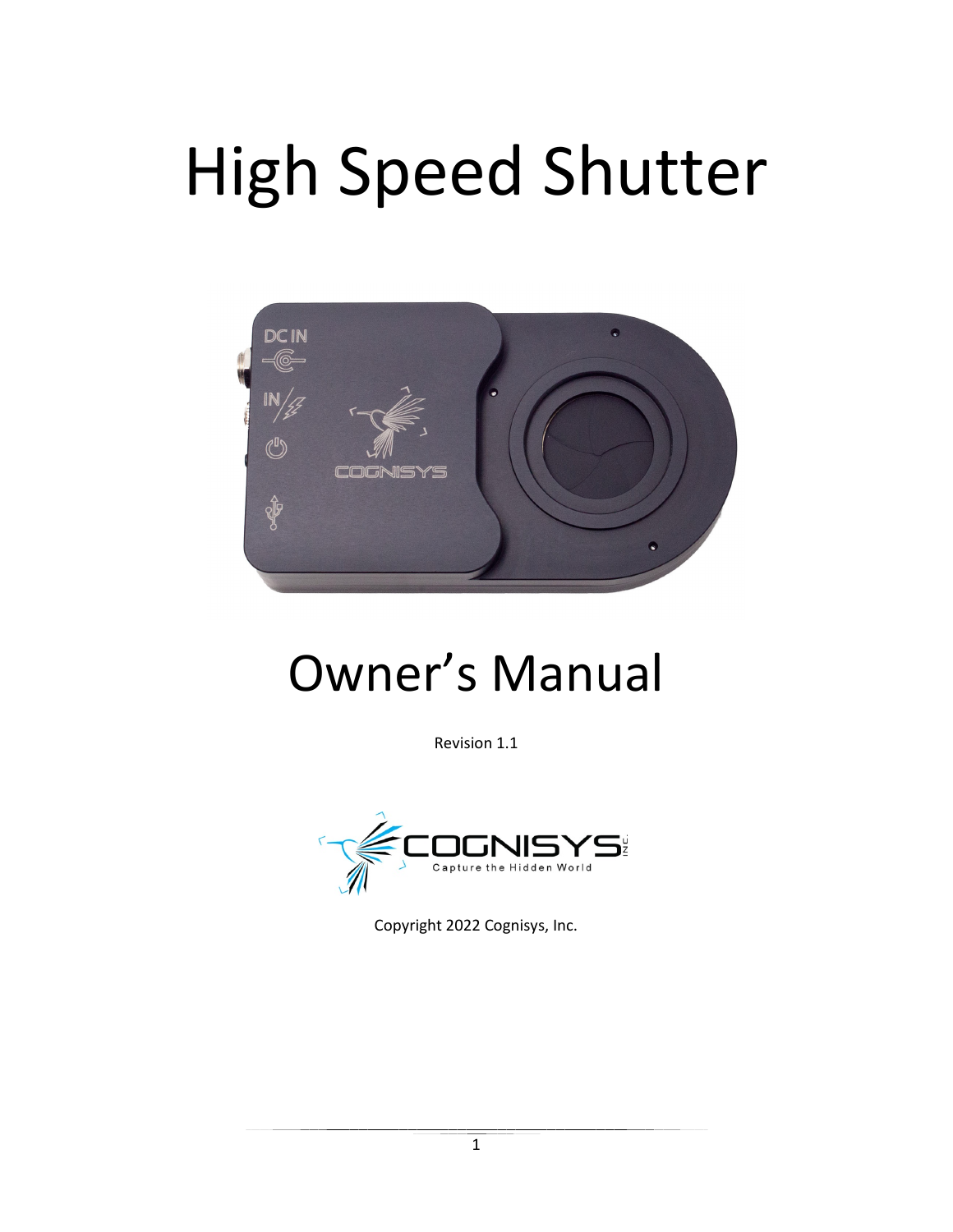# **Table of Contents**

| 1. |       |  |
|----|-------|--|
| 2. |       |  |
|    | 2.1   |  |
|    | 2.2   |  |
| 3. |       |  |
|    | 3.1   |  |
|    | 3.2   |  |
|    | 3.3   |  |
|    | 3.4   |  |
|    | 3.4.1 |  |
|    | 3.4.2 |  |
|    | 3.4.3 |  |
|    | 3.4.4 |  |
|    | 3.4.5 |  |
|    | 3.5   |  |
|    | 3.6   |  |
| 4. |       |  |
| 5. |       |  |
| 6. |       |  |
| 7. |       |  |
| 8. |       |  |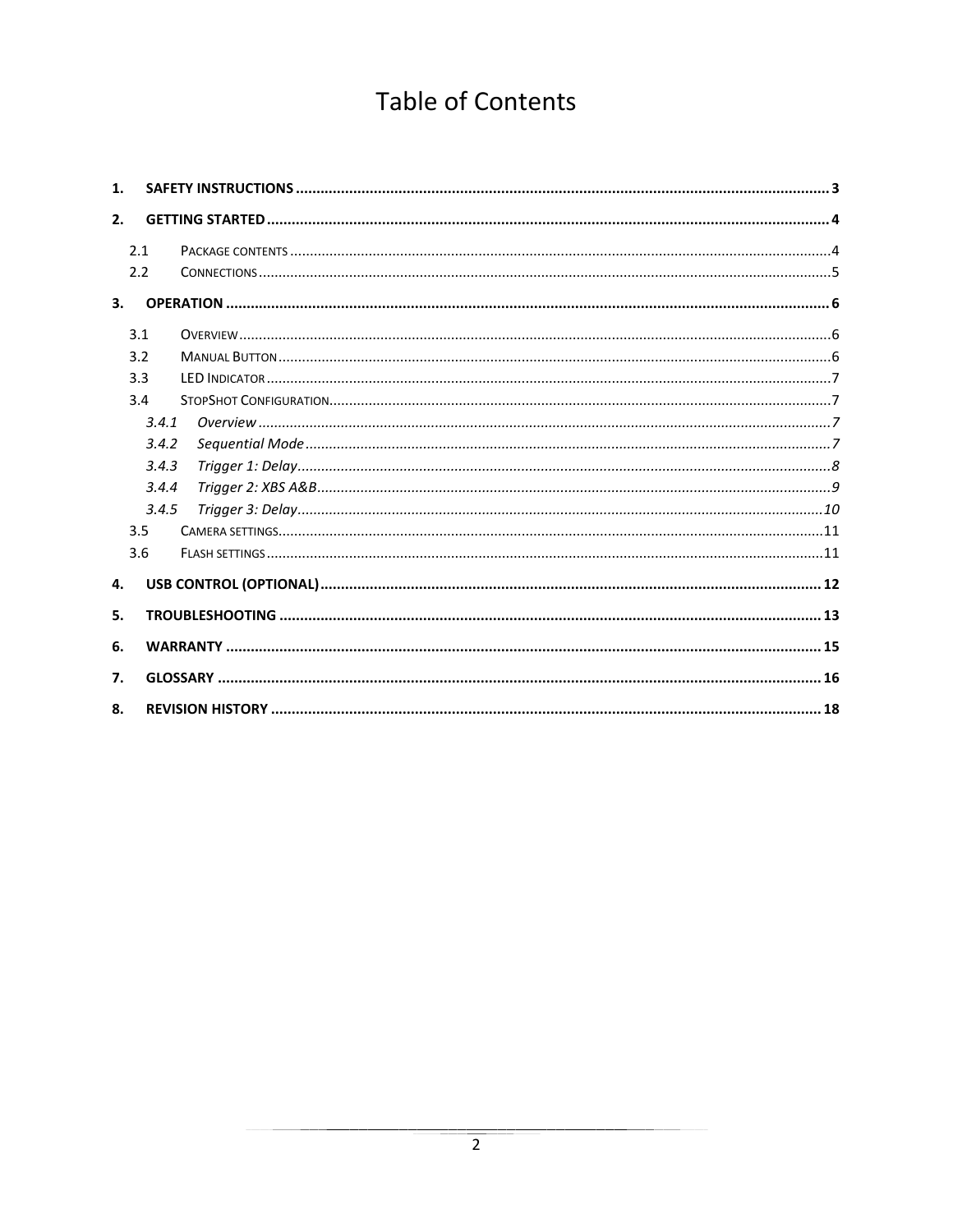# <span id="page-2-0"></span>**1. Safety Instructions**

**WARNING** indicates a potentially hazardous situation which, if not avoided, could result in death or serious injury.

Follow all **CAUTION** notices to reduce the risk of personal injury, prevent damage to the HSS, StopShot module, accessories, and devices (cameras, flashes, etc). Failure to follow all CAUTION notices may void your warranty. CAUTION may also indicate a potentially hazardous situation which, if not avoided, may result in personal injury.

The safety alert symbol  $\triangle$  precedes a general CAUTION or WARNING statement.

The electrical hazard symbol  $\mathcal{A}$  precedes an electric shock hazard CAUTION or WARNING statement.

- **A CAUTION**: Do not insert any object or finger(s) into the shutter opening. This may result in damage to the shutter or personal injury.
- **A CAUTION:** Only use the recommended battery pack for powering the HSS and StopShot. Use of other power sources may damage the electronics.
- **A CAUTION:** Do not use "Y" adapters for the trigger outputs to connect more than three devices. Some devices generate significant transients (like solenoids) that may damage sensitive equipment such as cameras and flashes. StopShot is protected from these transients but other electronics (such as flashes and cameras) may not be. It is acceptable to use a "Y" adapter to connect more than one device to a trigger output as long as the devices are similar. If you have any questions or concerns about device compatibility, please contact us at[: support@cognisys](mailto:support@cognisys-inc.com)[inc.com.](mailto:support@cognisys-inc.com)
- **WARNING**: There are no user-serviceable parts inside the shutter. Under no circumstances open the devices.
- *A* **WARNING**: Do not expose the shutter to wet environments.
- **A WARNING:** High voltage flashes should NOT be connected to the StopShot module or any of its associated adapters/connectors/cables. Doing so could expose you to dangerously high voltages resulting in serious injury or death. All new flashes on the market do not expose high voltage on the hot-shoe. These are the flashes intended for use with the StopShot module. Please visit our web-site at [http://www.cognisys-inc.com](http://www.cognisys-inc.com/) for a list of low-voltage flashes, or contact us via e-mail at[: support@cognisys-inc.com.](mailto:support@cognisys-inc.com)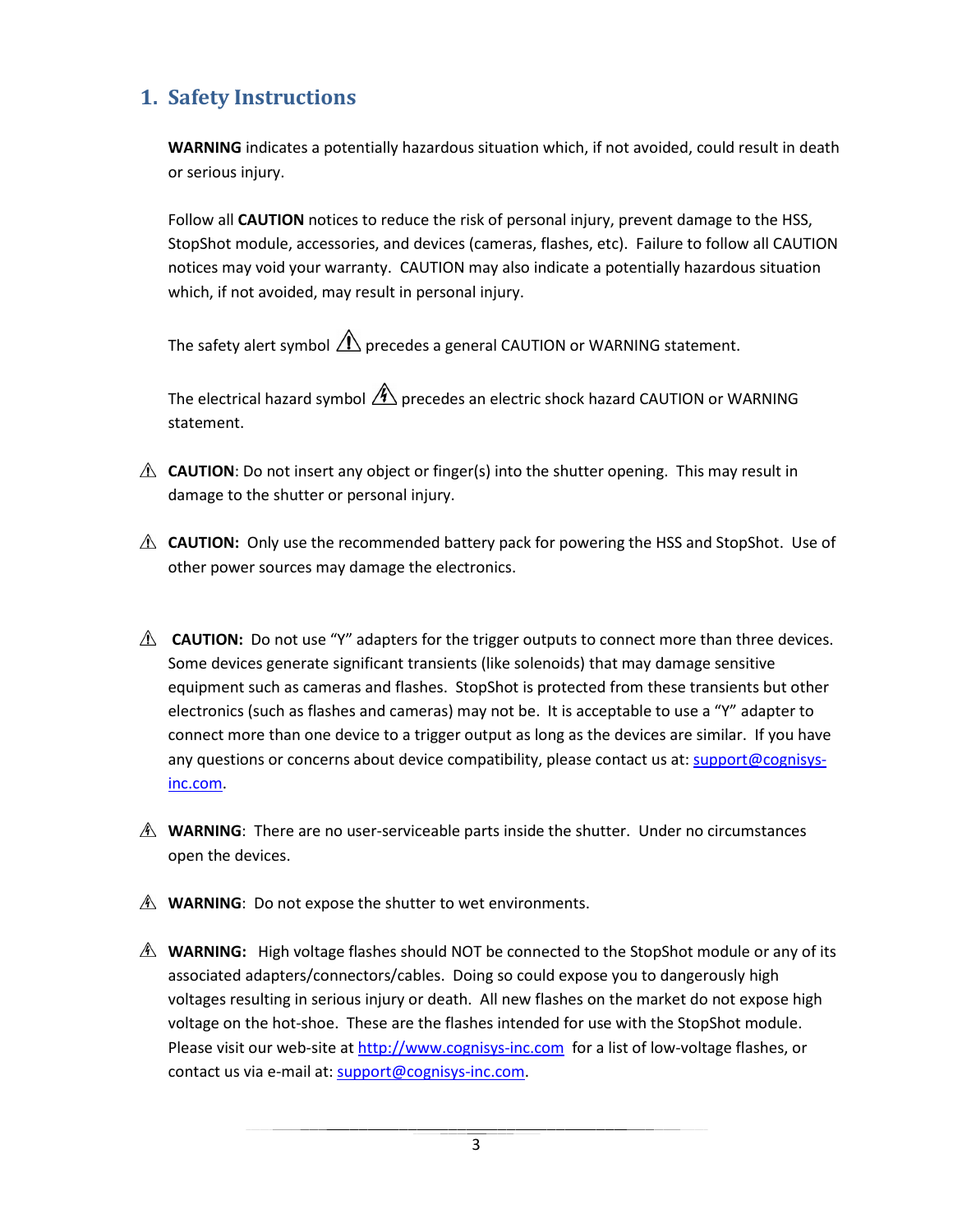# <span id="page-3-0"></span>**2. Getting Started**

#### <span id="page-3-1"></span>**2.1Package contents**

The latest version of this manual is available at [http://www.cognisys-inc.com.](http://www.cognisys-inc.com/)

The High Speed Shutter kit contains the following:

- 1. High Speed Shutter (1)
- 2. 3.5mm to dual RCA cable (1)
- 3. Clamp ring (1)
- 4. 37mm adapter ring (1)
- 5. Allen wrench (1)

**Note:** There is no power source included with the shutter.

Recommended accessories:

1. [34mm UV](https://cognisys-inc.com/triggering-systems/hs-shutter/34mm-uv-filter-for-high-speed-shutter.html) filter to protect the shutter from insects

Required accessories:

- 1. **[StopShot](https://cognisys-inc.com/triggering-systems/controllers/stopshot-controller.html)** controller
- 2. [Li-Ion 14.8V battery kit](https://cognisys-inc.com/focus-stacking/accessories/li-ion-battery-kit-5200-mahr.html) or [2A 12VDC power adapter](https://cognisys-inc.com/focus-stacking/accessories/stackshot-ac-adapter.html)
- 3. [Ring adapter](https://cognisys-inc.com/triggering-systems/hs-shutter/37mm-step-down-adapter-ring.html) for your lens size to 37mm female
- 4. [Camera shutter cable](https://cognisys-inc.com/cables/shutter-interface-cables/shutter-interface-cable-rca.html)
- 5. [PC->RCA cable](https://cognisys-inc.com/cables/flash-cables/stopshot-flash-cables.html) (or hot shoe kit) for flash control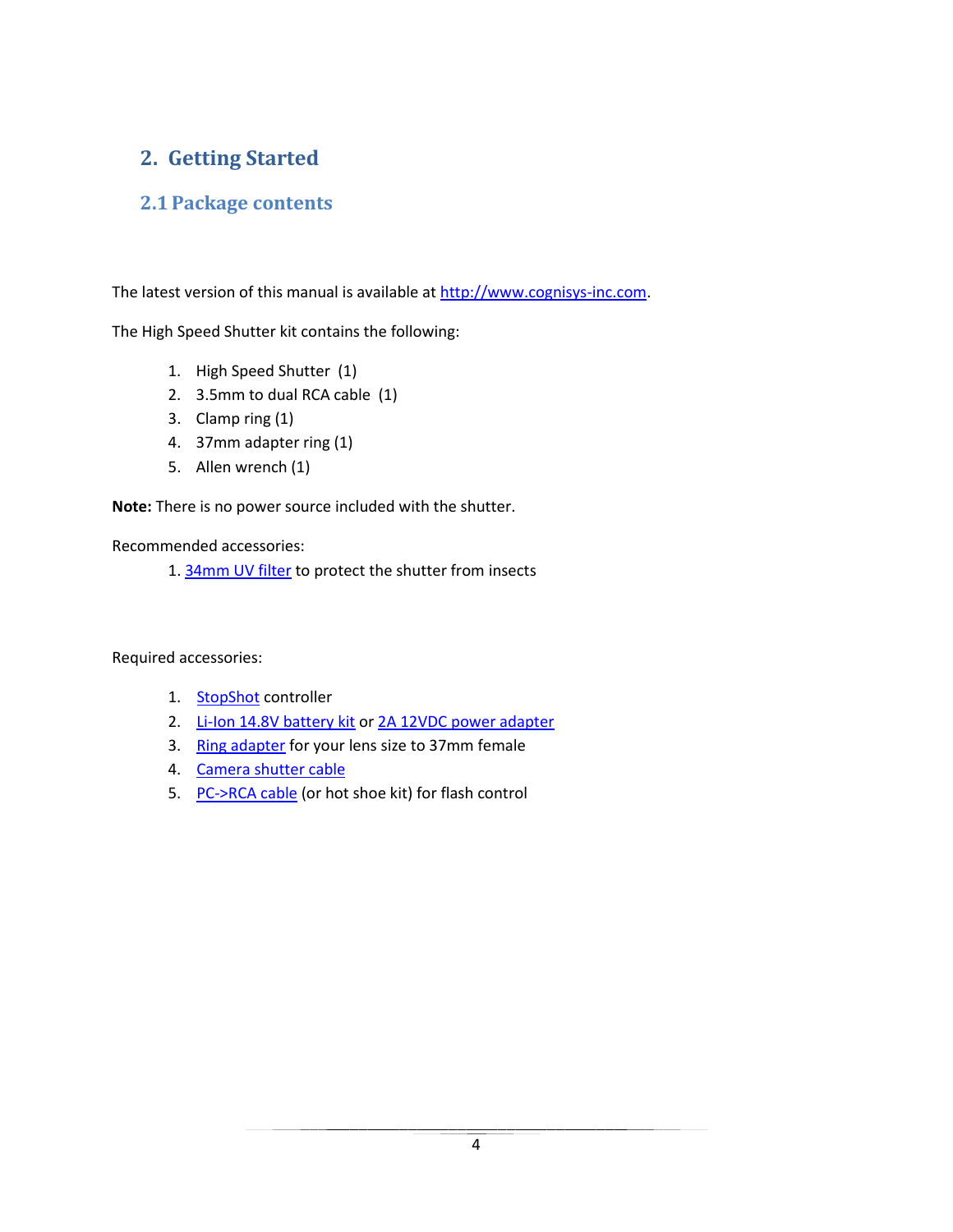#### <span id="page-4-0"></span>**2.2 Connections**



The shutter controller has the following available connections:

- 1. DC In (Power)
- 2. Trigger In (Red) / Sync Out (White) (3.5mm to two female RCA's)
- 3. USB (control and software updates)

"Power" is supplied by either a 14.8V Lithium Ion battery or a 12VDC 2amp AC/DC adapter. Power is **required** – the shutter will not operate when solely plugged in via USB.

"In" is an input with the red colored connector that should be connected to an output that will cause the shutter to activate. A typical set up would connect this to the "Trigger 2" output from StopShot.

"Sync Out" is an output with a white colored connector that would be connected to one or more flashes via a PC->RCA cable and an RCA cable extension. RCA "Y" cables or the Flash Splitter may be used to connect multiple flashes.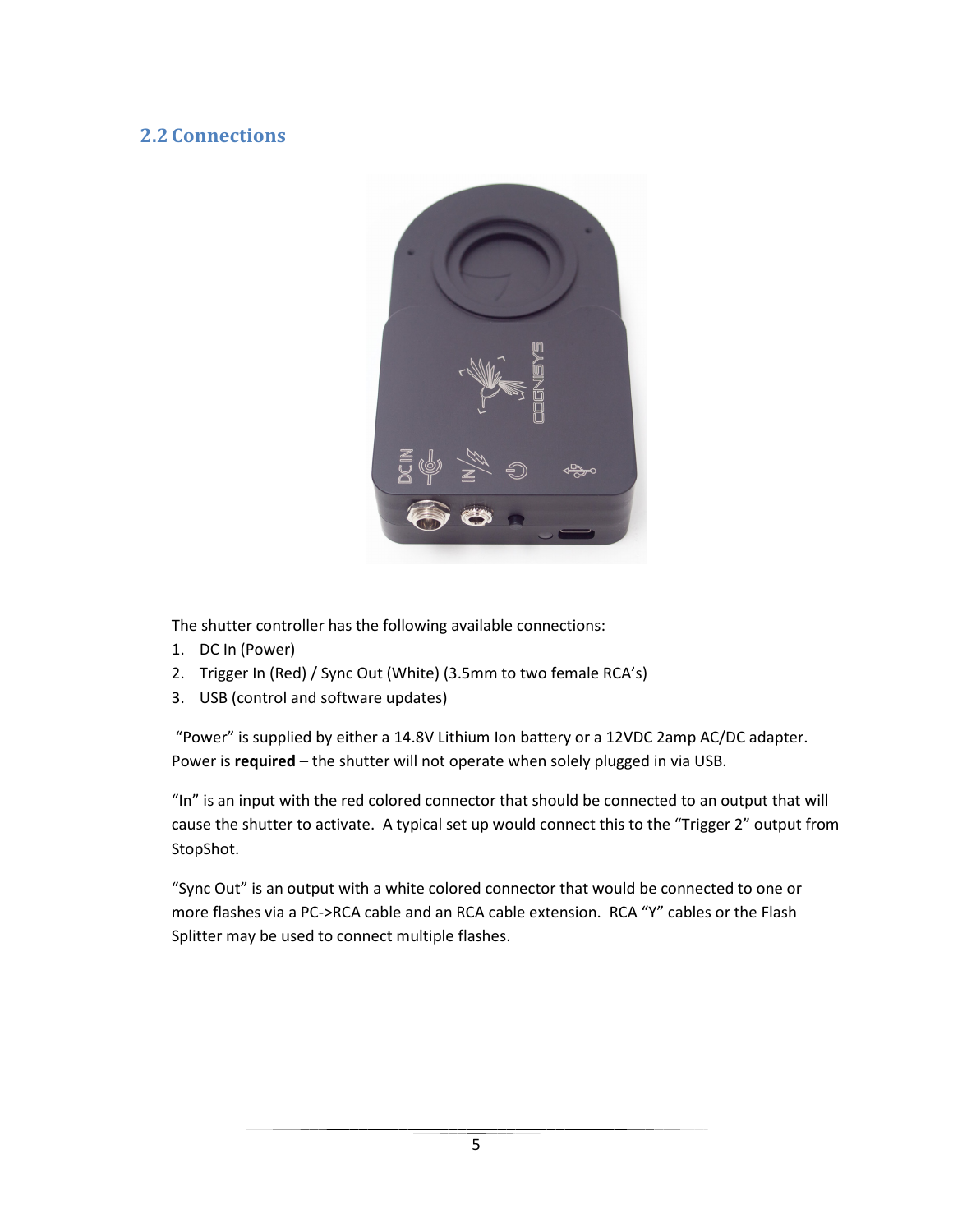# <span id="page-5-0"></span>**3. Operation**

#### <span id="page-5-1"></span>**3.1Overview**

The High Speed Shutter (subsequently referred to as HSS) virtually eliminates the shutter lag associated with all modern DSLR cameras. While it may be used stand-alone it was designed to work in conjunction with StopShot. StopShot's significant selection of sensor technologies coupled with its incredible flexibility brings your photography to the next level with the HSS.

The simple to use single-button interface provides manual control while the two RCA connections allow a complete interface with StopShot and your flash.

#### <span id="page-5-2"></span>**3.2 Manual Button**

To manually active the shutter, press and hold the manual button for two seconds. The shutter will activate at which point you can release the button. See below:



A single press of the manual button will cause the shutter to remain open. This is useful for focusing your lens. The LED will turn orange indicating the shutter is open. When you complete focusing press the button again to close the shutter.



**NOTE**: The shutter will not activate by button press or the "Trigger Input" while it remains in focus mode. You must first press the manual button to close the shutter.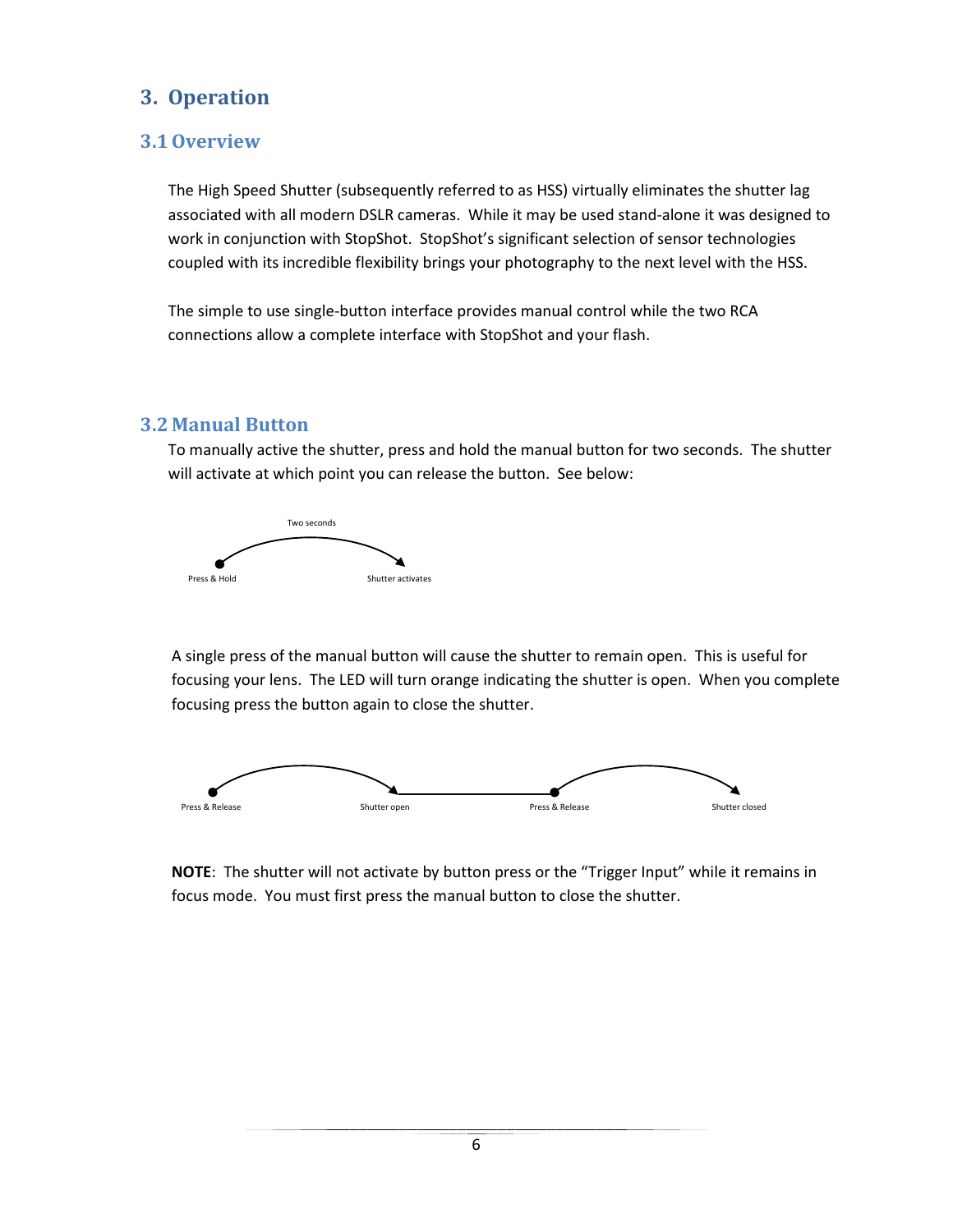#### <span id="page-6-0"></span>**3.3 LED Indicator**

The LED indicator on the HSS will illuminate red (briefly) when it is charging and turn green when fully charged. It is recommended to wait until the LED is green before activating the shutter. The orange illumination indicates the shutter is being held open for focusing.



#### <span id="page-6-1"></span>**3.4 StopShot Configuration**

#### <span id="page-6-2"></span>**3.4.1 Overview**

Several different configuration options are available using StopShot. Below is the recommended configuration that is suitable for most applications.

#### <span id="page-6-3"></span>**3.4.2 Sequential Mode**

In order to coordinate the camera's shutter lag (and bulb operation) with the HSS, "Sequential" mode in StopShot should be used. To change StopShot to sequential mode, press and hold the **CONFIG** button until "Global Configuration" mode is shown. The ">" indicator should be next to "*TMode: Independent*". Press the **UP** or **DOWN** button until the trigger mode changes to "*Sequential*", shown below:



While in the "Global Configuration" settings, the "Power Off" feature should be enabled to turn off any laser light from the sensor once it detects an object. Press the **SELECT** button until the ">" indicator is next to "*Pwr Off*". The lasers for the cross-beam should be disabled as soon as "Trigger 2" activates, so press the **UP** or **DOWN** button until "*Pwr Off*" is set to "*Trig 2*". Now the power-off timeout needs to be adjusted such that the lasers stay off for the duration of the shot. For a single activation (not having the HSS stay open for an extended period) a value of 250 ms is adequate. Press the **SELECT** button until ">" is next to "Pwr Toff". Use the **UP** or **DOWN** button to adjust the time to "*250.0 ms*". Should you desire to use an extended exposure, be sure to increase "*Pwr Toff*" to the duration of your exposure (plus some safety margin).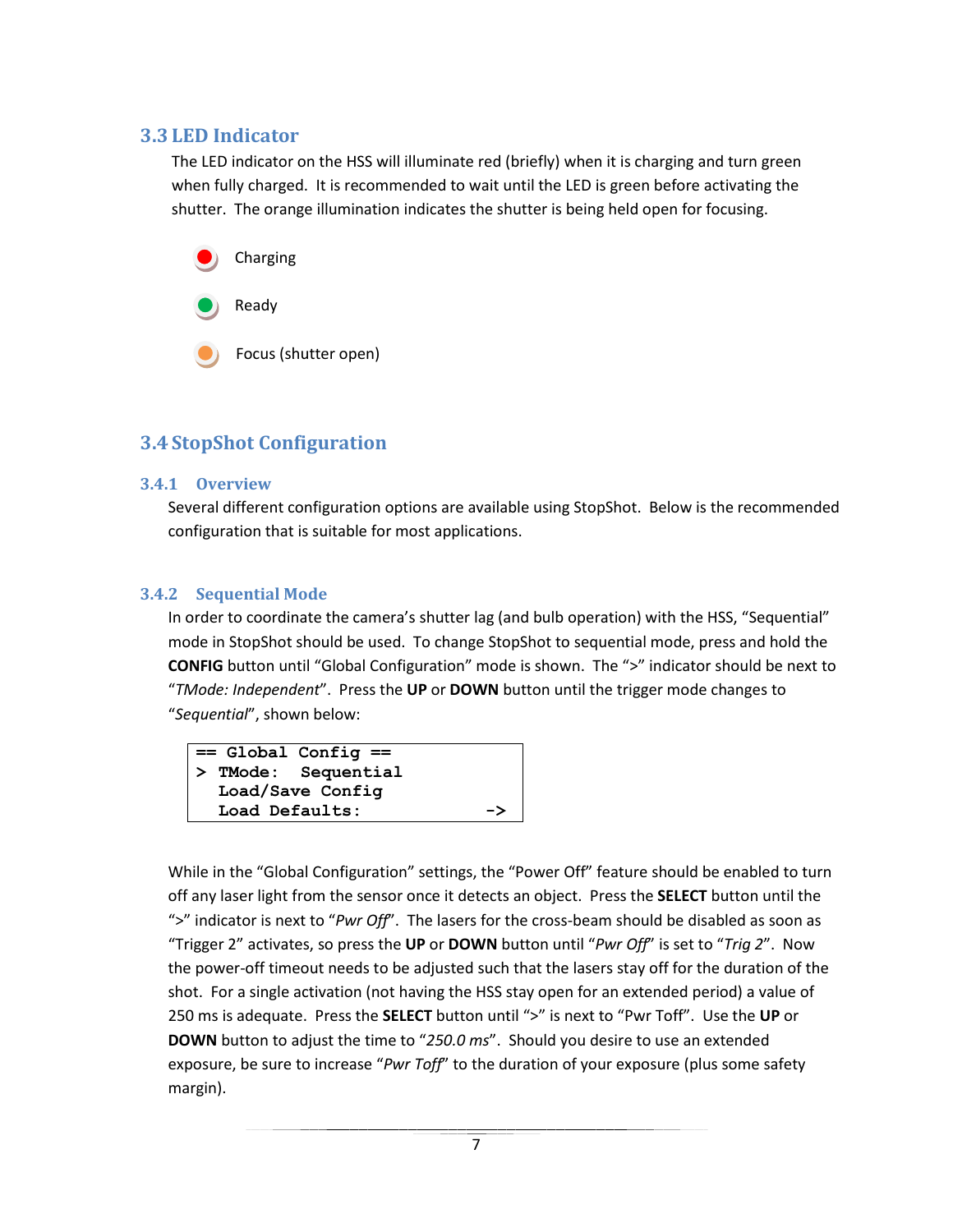```
== Global Config ==
 LCD Backlight: 10
 Pwr Off: Trig 2
> Pwr Toff: 250.0 ms ->
```
Not quite yet done! We don't want sequential mode to infinitely wait for the sensor to get triggered. The longer the camera is in bulb mode the greater the chance for "noisy" sensor pixels appearing in the shot. The camera needs to be periodically "refreshed" with a new frame. Thankfully this is easy using StopShot's sequential timeout feature, "*Seq Tout*". Press the **SELECT** button until the ">" indicator is next to the "*Seq Tout*" option (it may require going through several pages of settings). Press the **UP** or **DOWN** button to adjust the value. This will be dependent on your specific camera model, but a good starting point is in the 20-60 second range:



Once that is set, press the **CONFIG** button to return to StopShot's main screen.

#### <span id="page-7-0"></span>**3.4.3 Trigger 1: Delay**

StopShot's "Trigger 1" output is connected via a shutter cable to the camera. The "Trigger 1" output will control the camera's shutter. The camera will be in bulb mode with the actual exposure being determined by the HSS shutter and the flash. Since the camera needs some time to recognize that the shutter release is no longer active, a delay state is needed. To configure "Trigger 1" as delay, press the **SELECT** button until the ">" indicator is next to "*Trigger 1*". Press the **CONFIG** button to open up the timer configuration settings. Press the **UP** or **DOWN** buttons until the "*T Mode"* is changed to "*Delay*".

The default parameters for "Delay" are shown below:

```
> T1 Mode: Delay
# Pulse: 1
 Pulse1: 500.0 ms
  Toff: 100.0 ms ->
```
Since "Trigger 1" will be connected to the camera, we need to have the output stay active for the entire duration (keeping the shutter button pressed on the camera). To do this, we need to adjust the "*Pulse1*" setting to "*Latched*". This means the output will stay active until the sequence completes. To change "*Pulse1*" to "*Latched*", press the **SELECT** button until the ">" indicator is next to the "*Pulse1*" parameter. Then press and hold the **DOWN** button until the "*Pulse1*" setting turns to "*Latched*" (the time will count down and when it nearly reaches zero it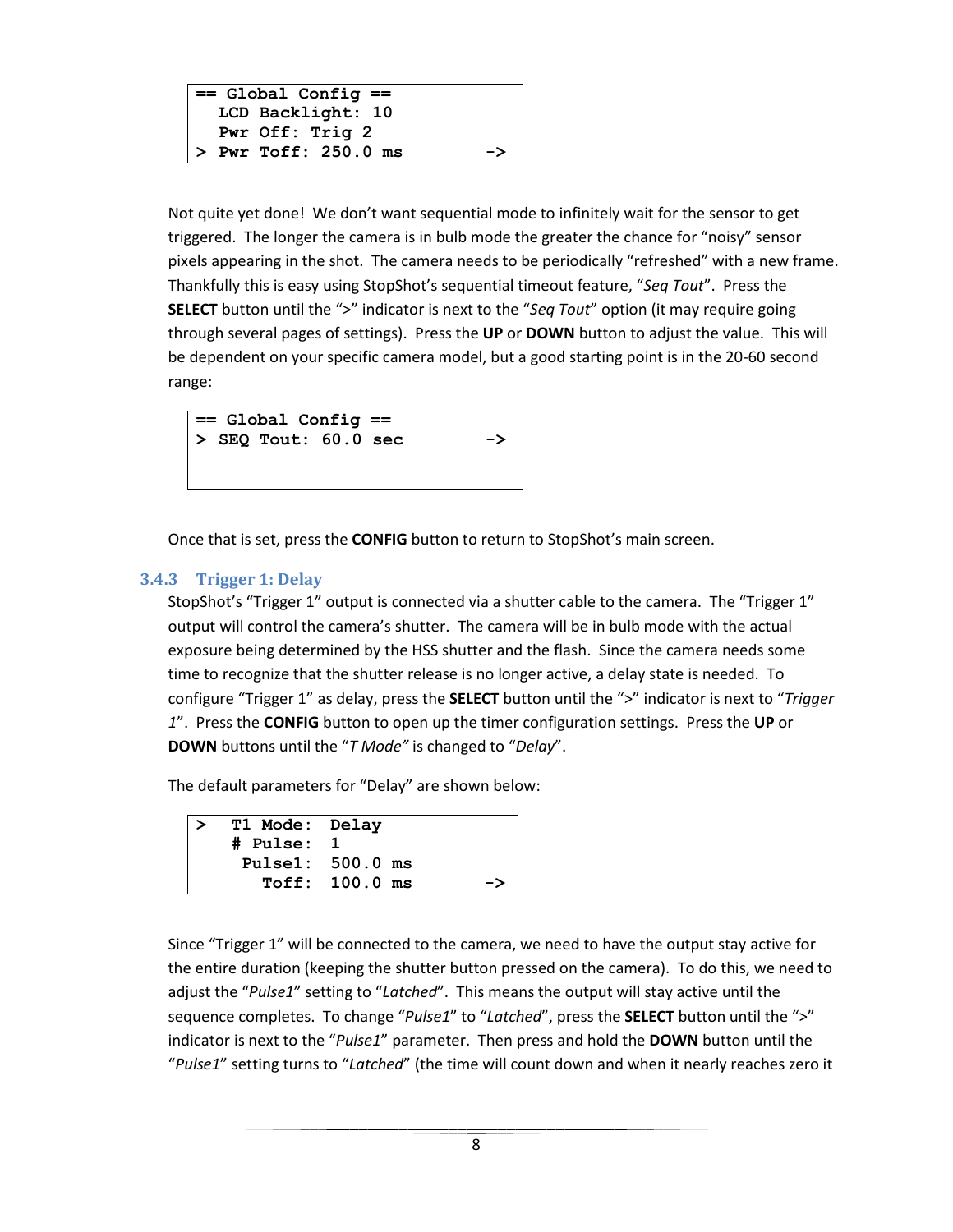will say "*Latched*"). The "*Latched*" setting is one press below 50us. The display should now look like the following:

| T1 Mode: Delay |                  |    |
|----------------|------------------|----|
| # Pulse: 1     |                  |    |
|                | Pulse1: Latched  |    |
|                | $Toff: 100.0$ ms | -> |

Press the **CONFIG** button to return to StopShot's main screen. Use the **UP** or **DOWN** button to adjust the "*Delay 1*" time to "*500.0 ms*". This setting on the main screen may need to be adjusted for your specific camera model. The main screen delay is how long the shutter button **won't** be pressed in between bulb exposures. Most cameras are quite happy with 500ms but it may need to be longer. The main screen should now look like the following:

| $==$ StopShot $==$ |                   |  | <b>SEQ</b> |  |
|--------------------|-------------------|--|------------|--|
|                    | Delay 1: 500.0 ms |  |            |  |
|                    | Delay 2: off      |  |            |  |
|                    | Delay 3: off      |  |            |  |

#### <span id="page-8-0"></span>**3.4.4 Trigger 2: XBS A&B**

StopShot's "Trigger 2" output is connected via an RCA cable to the HSS "Trigger In" connector (red). "Trigger 2" will be responsible for controlling the HSS. This setup example uses "*XBS A&B"* Cross-beam sensor mode in order to get pin point triggering. However, any of the other trigger modes can be used.

To change "Trigger 2" to cross-beam mode, press **SELECT** on the main StopShot screen until the ">" is next to "*Delay 2*". Press the **CONFIG** button. This will bring up the Timer Configuration screen. Press the **UP**/**DOWN** buttons until the "*T Mode"* is changed to "*XBS A&B*".

|            | T2 Mode: X-Beam a&b |    |
|------------|---------------------|----|
| # Pulse: 1 |                     |    |
|            | Pulse1: 500.0 ms    |    |
|            | $Toff1: 100.0$ ms   | -> |

The HSS supports long shutter exposures as well as traditional high speed exposures. The length of exposure is determined by the "*Pulse1*" setting in StopShot. Any "*Pulse1*" setting shorter than the shutter's actual opening time (See sectio[n 0](#page-13-0) - [Specifications\)](#page-13-0) will cause the shutter to immediately close after opening (suitable for most applications). To adjust the "Pulse1" setting, press the **SELECT** button until the ">" indicator is next to "*Pulse1*". Use the **UP** or **DOWN** button to adjust it as necessary. The recommended setting is "*1.0 ms*".

|                   | T2 Mode: X-Beam a&b |    |
|-------------------|---------------------|----|
| # Pulse: 1        |                     |    |
| Pulse $1: 1.0$ ms |                     |    |
|                   | $Toff1: 100.0$ ms   | -> |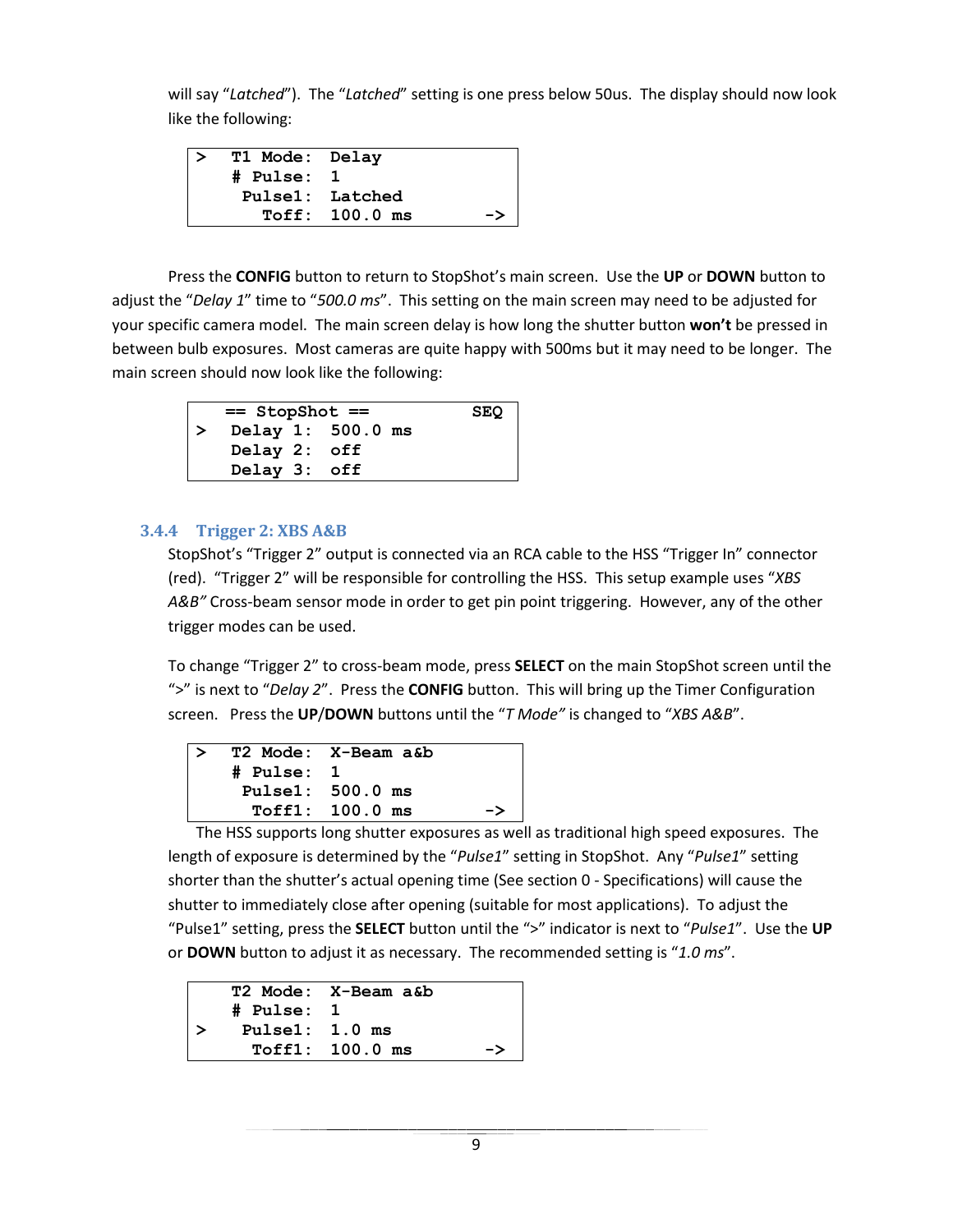Press the **CONFIG** button to return to the main StopShot screen. Using the **UP** or **DOWN** buttons, adjust the "*T2 Mode: XBS A&B*" delay to "*50 us*", the fastest that StopShot allows. This means that 50 millionths of a second after the cross-beam sensor detects an object, the shutter will open.

#### <span id="page-9-0"></span>**3.4.5 Trigger 3: Delay**

Trigger 3 is not used for the shutter, so it can remain at delay. Just be sure that on the main screen of StopShot that it is set to "*off*". The final main screen display should look like the following:

| $==$ StopShot $==$          |  | <b>SEQ</b> |
|-----------------------------|--|------------|
| $\vert$ > Delay 1: 500.0 ms |  |            |
| XBS A&B 2: 50 us            |  |            |
| Delay 3: off                |  |            |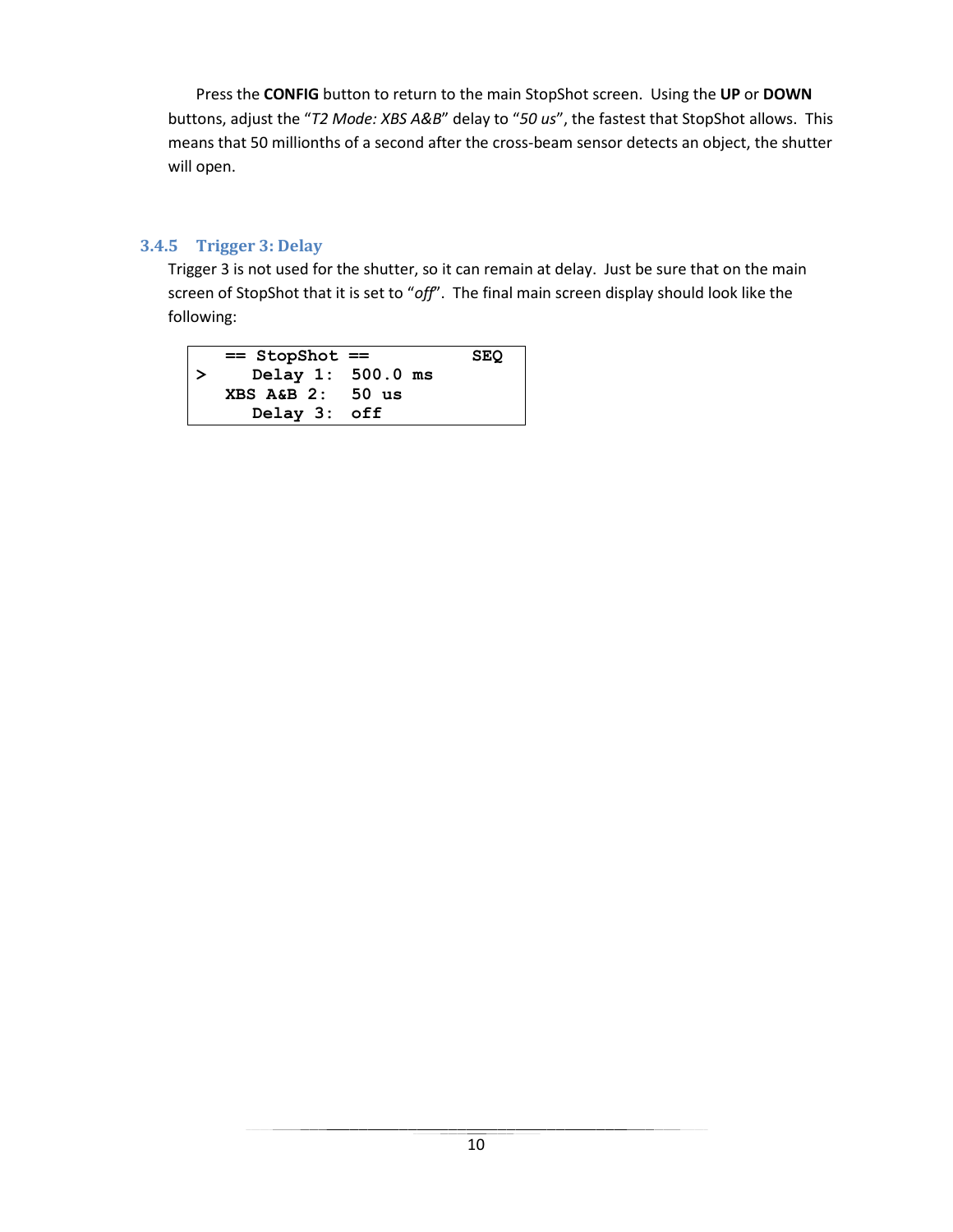#### <span id="page-10-0"></span>**3.5 Camera settings**

There are a few camera settings that need to be adjusted. The camera should have bulb mode enabled since StopShot is controlling the refresh rate.

Focus mode should be set to manual focus. We don't want to spend our precious high speed shutter time waiting for the camera to focus – it will never make it. Remember to take advantage of the HSS's "focus" mode by pressing the "manual" button (discussed [3.2](#page-5-2) [Manual](#page-5-2) [Button\)](#page-5-2).

Single shooting mode. The camera should be smart enough to know that when you're in bulb mode that you don't want to take continuous pictures, but it is worth at least mentioning.

The aperture will need to be adjusted to give you the proper depth of field for what you're photographing. F/14 is a good starting point.

The ISO setting also comes into play since you'll be juggling a small aperture and a fast flash.

#### <span id="page-10-1"></span>**3.6 Flash settings**

The flash(es) will need to be configured for manual operation. More light is better, right? Welllll. If you've been using StopShot for water drop photography you're (painfully) aware of the fact that the higher the power, the longer the flash duration. The maximum flash power will be dependent on what you are photographing. A relatively slow moving moth has nothing on a bee moving its wings at 230 times a second, or a mosquito at 400 beats per second. If the wings are blurred you're likely at too high of a flash power. We'd recommend starting off with 1/32 power and adjust as necessary.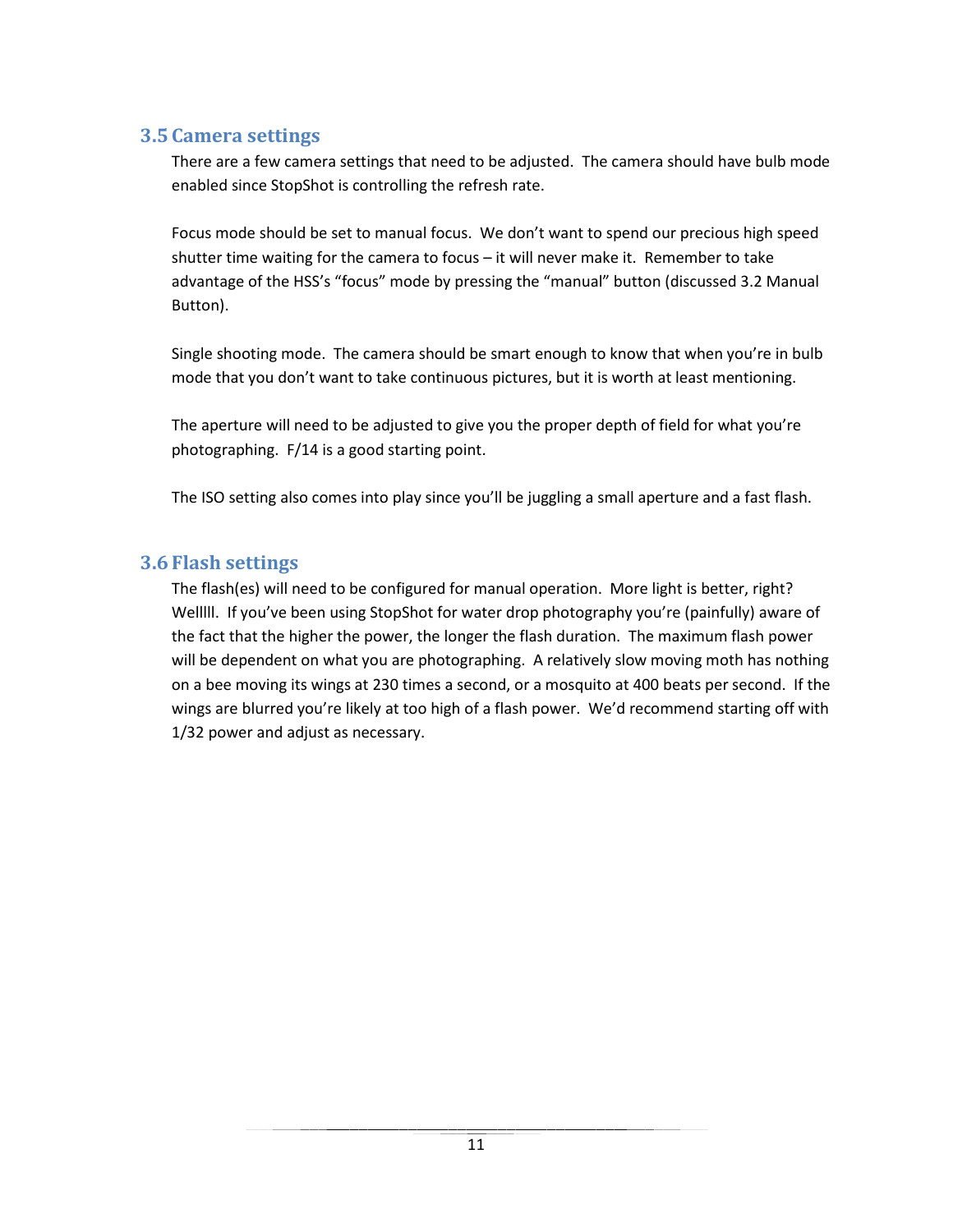## <span id="page-11-0"></span>**4. USB Control (optional)**

You have the option to control the shutter via USB. It appears as a "Comm Port"/TTY device. You must turn on the shutter prior to inserting USB (otherwise bootloader mode will start).

The following commands can be sent via USB/Terminal. The baud-rate when opening the port does not matter. The command happens immediately and a CR/LF is not required. The commands are *not* case sensitive.

- **?** Show the available commands
- **F** Fire the shutter (Activate)
- **O** Open the shutter (and leave open)
- **C** Close the shutter
- **A** Enter single-shot mode. Regardless of the duration of the "Trigger In" signal the shutter will not stay open – it will only take a single shot as fast as possible.
- **S** Enter StopShot mode (Default). The shutter will remain open if the "Trigger In" signal stays active.
- **V** Show the current software version.
- **D** Dump statistics about the shutter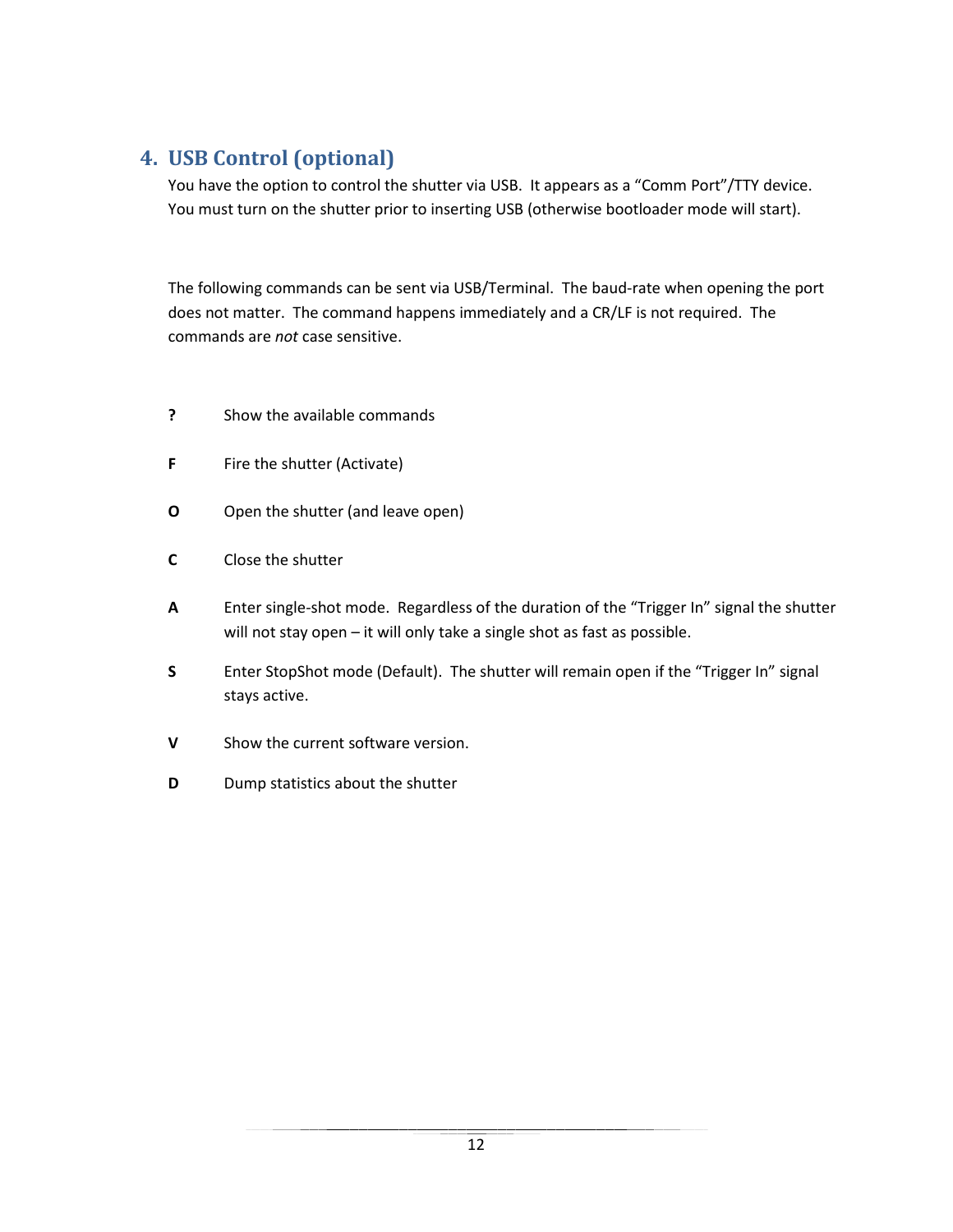# <span id="page-12-0"></span>**5. Troubleshooting**

| Problem                             | Cause                                                | Solution                                                                                                                             |
|-------------------------------------|------------------------------------------------------|--------------------------------------------------------------------------------------------------------------------------------------|
| LED does not illuminate             | Battery not fully inserted into<br>"Power" connector | Fully insert battery into power<br>connector.                                                                                        |
|                                     | Battery discharged.                                  | Charge battery.                                                                                                                      |
|                                     | Wrong AC/DC adapter used or<br>incorrect battery.    | Verify you are using the<br>correct AC/DC adapter (12V<br>DC, 2A) or battery: 14.8V<br>2600mAh                                       |
| LED is solid orange.                | Shutter is in "focus" mode                           | Press the manual button to<br>close the shutter.                                                                                     |
| LED is flashing orange.             | Wrong AC/DC adapter used or<br>incorrect battery.    | Verify you are using the<br>correct AC/DC adapter (12V<br>DC, 2A) or battery: 14.8V<br>2600mAh                                       |
|                                     | The controller or shutter is<br>damaged.             | Please contact<br>support@cognisys-inc.com                                                                                           |
| LED is flashing red.                | USB inserted before power.                           | Be sure to apply power before<br>inserting USB. The flashing<br>red LED indicates that the<br>shutter is in boot-loader<br>mode.     |
| Shutter won't open                  | <b>Incorrect StopShot settings</b>                   | Verify settings, and use the<br>manual button to test-fire the<br>shutter.                                                           |
|                                     | Wrong cable connected                                | Because the 3.5mm jack is<br>shared with "Trigger In" and<br>"Flash Sync" it's possible that<br>they are swapped with each<br>other. |
| Shutter won't close                 | Shutter is in "focus" mode.                          | Press the manual button to<br>close the shutter. The shutter<br>will not fire if it was manually<br>opened (and left open).          |
| Camera or flash does not<br>trigger | Equipment in sleep mode.                             | Ensure equipment is in ready<br>mode.                                                                                                |

If you cannot resolve a problem with the HSS, please contact us at **support@cognisys-inc.com**. We want to make sure that you are completely satisfied with our product.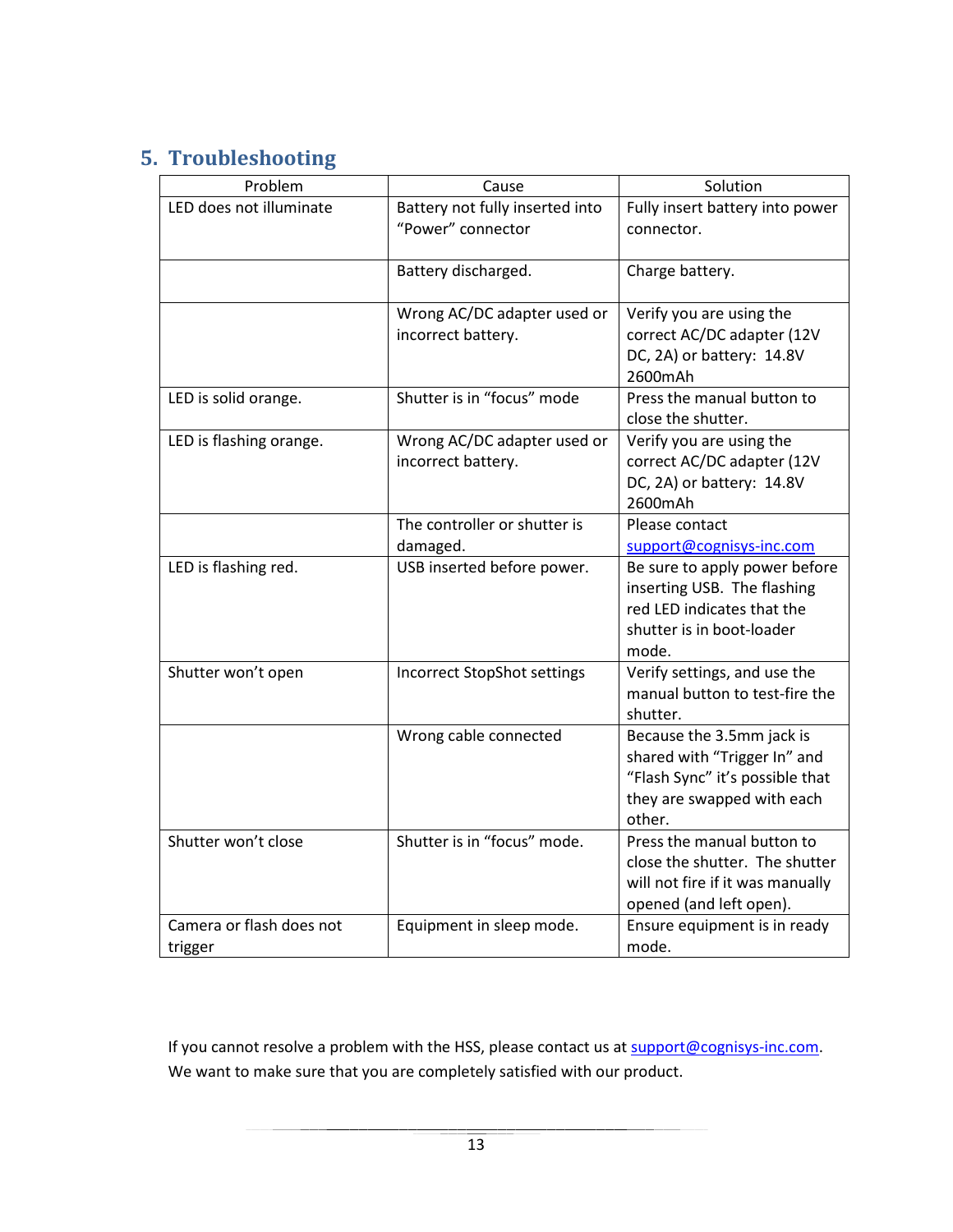#### <span id="page-13-0"></span>Specifications

| <b>Specifications</b>                         | <b>MIN</b> | <b>NOM</b> | <b>MAX</b>                   | <b>UNITS</b> |
|-----------------------------------------------|------------|------------|------------------------------|--------------|
| Input Voltage                                 | 10         | 14.8       | 16.8                         | Vdc          |
| Input Current (charging)                      |            | 2000       |                              | mAdc         |
| Input Current (non-charging)                  | -          | 5          |                              | mAdc         |
| Shutter Open time (Sync time)                 |            | 9.4        |                              | ms           |
| Shutter full cycle time                       | -          | 24.5       | $\qquad \qquad \blacksquare$ | ms           |
| Output Current Sink (Flash Sync)              | ۰          | ۰          |                              | Adc          |
| Max Voltage on Flash Sync Port (Steady State) | -          |            | 40                           | Vdc          |
| <b>Operating Temperature</b>                  | 5          | 25         | 60                           | C            |
| Weight                                        |            | 158        |                              | $\mathbf{g}$ |
| Open Diameter                                 |            | 25         |                              | mm           |
| <b>Shutter Life</b>                           | 100,000    |            |                              | Cycles       |
| <b>Filter Threads</b>                         |            | 34x0.5     |                              | mm           |
| <b>Adapter Ring Threads</b>                   |            | 37x0.5     |                              | mm           |

*Specifications are intended for reference only. The design may be modified to improve features or functionality without notice.*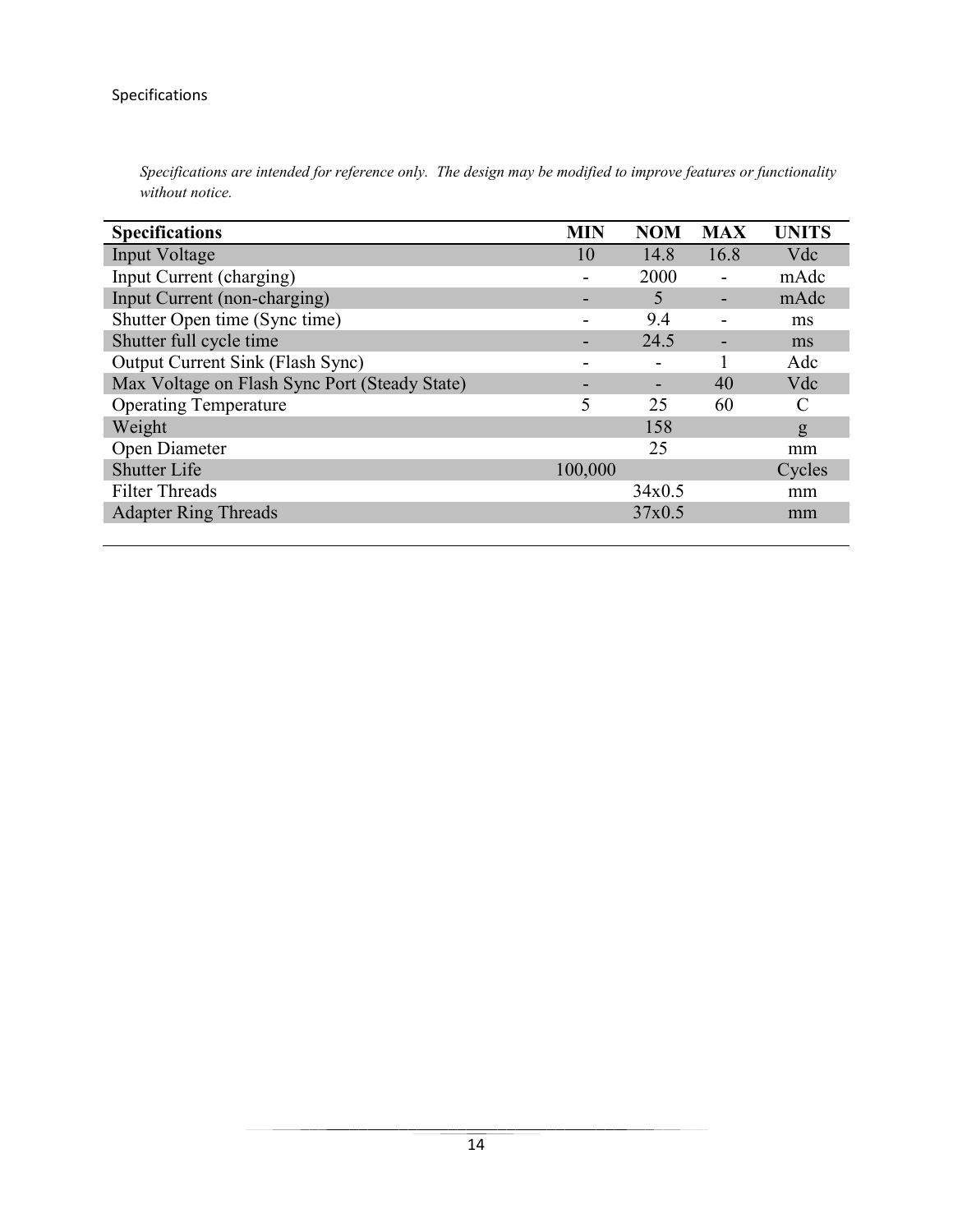## <span id="page-14-0"></span>**6. Warranty**

#### Limited Warranty

The High Speed Shutter is warranted to be free from defects in materials or workmanship for two (2) years from the date of purchase or up to 100,000 shutter cycles, whichever comes first. This warranty applies to the original purchaser and is not transferable. Within this period, Cognisys Inc. will, at its sole option, repair or replace any components which fail in normal use. Such repairs or replacement will be made at no charge to the customer for parts or labor, provided that the customer shall be responsible for any transportation cost. This warranty does not cover failures due to abuse, misuse, accident or unauthorized alterations or repairs.

THE WARRANTIES AND REMEDIES CONTAINED HEREIN ARE EXCLUSIVE AND IN LIEU OF ALL OTHER WARRANTIES, WHETHER EXPRESS, IMPLIED OR STATUTORY, INCLUDING ANY LIABILITY ARISING UNDER ANY WARRANTY OF MERCHANTABILITY OR FITNESS FOR A PARTICULAR PURPOSE, STATUTORY OR OTHERWISE. THIS WARRANTY GIVES YOU SPECIFIC LEGAL RIGHTS, WHICH MAY VARY FROM STATE TO STATE.

IN NO EVENT SHALL COGNISYS BE LIABLE FOR ANY INCIDENTAL, SPECIAL, INDIRECT OR CONSEQUENTIAL DAMAGES, WHETHER RESULTING FROM THE USE, MISUSE OR INABILITY TO USE THE PRODUCT OR FROM DEFECTS IN THE PRODUCT. SOME STATES DO NOT ALLOW THE EXCLUSION OF INCIDENTAL OR CONSEQUENTIAL DAMAGES, SO THE ABOVE LIMITATIONS MAY NOT APPLY TO YOU.

Cognisys retains the exclusive right to repair or replace the product or offer a full refund of the purchase price at its sole discretion. SUCH REMEDY SHALL BE YOUR SOLE AND EXCLUSIVE REMEDY FOR ANY BREACH OF WARRANTY.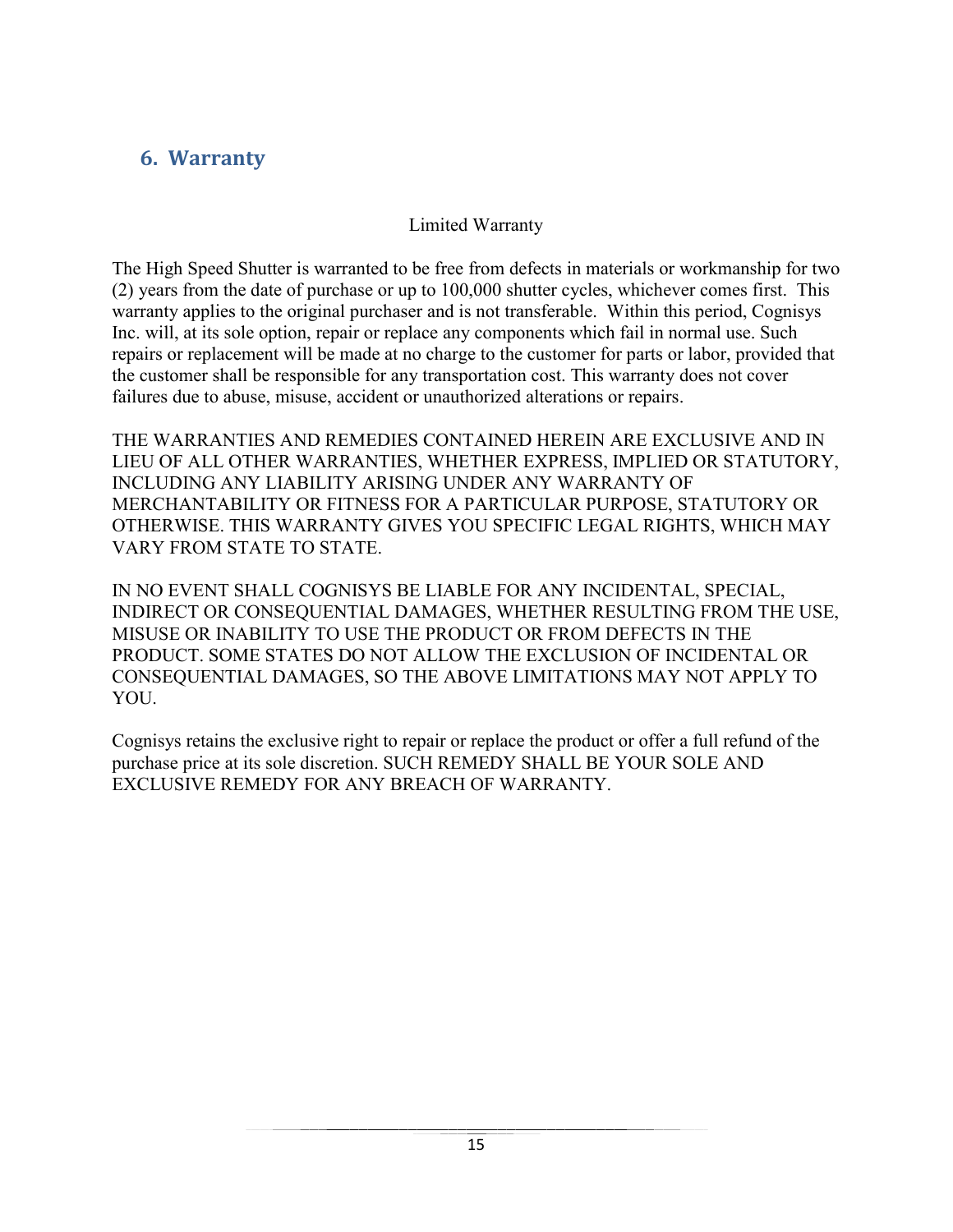# <span id="page-15-0"></span>**7. Glossary**

| <b>Term</b>           | <b>Description</b>                                                              |
|-----------------------|---------------------------------------------------------------------------------|
| # Pulse               | Number of output pulses that a trigger output will generate.                    |
| Independent           | A global triggering mode where all the triggers operate independent from        |
|                       | each other.                                                                     |
| Latched               | When an output stays in a given state (on or off).                              |
| <b>LCD Backlight</b>  | The backlighting for the LCD allows the text to be visible. It is adjustable so |
|                       | that for low-light conditions it won't ruin long exposures.                     |
| ms                    | Abbreviation for milliseconds. A thousandth of a second (1/1000 seconds).       |
| Pwr Off               | Power-Off. This lets you choose which trigger output will disable the sensor    |
|                       | power. The moment an event is detected the power will be turned off. This       |
|                       | is useful for eliminating red laser light from being in pictures. You can       |
|                       | choose from no outputs, all of them, or each individual output to cause the     |
|                       | disabling of the power.                                                         |
| Pwr Toff              | Power Time Off. This is the duration that the sensor power will be disabled.    |
| <b>SEQ</b>            | The global configuration is set to "Sequential Mode". This means that the       |
|                       | trigger configurations will follow in sequence. The opposite is independent     |
|                       | mode where they all function at the same time.                                  |
| Sequential            | A global triggering mode where the triggers operate sequentially. That          |
|                       | means that the following trigger won't start until the current one completes.   |
| Short Circuit (short) | To connect two wires together. Provide a path for current to flow with low      |
|                       | resistance.                                                                     |
| Shutter lag           | This is the delay from when a camera is told to take a picture and when it      |
|                       | actually takes it. The camera performs several functions prior to taking the    |
|                       | picture (focusing, metering, etc) which can all add a delay. To make matters    |
|                       | worse it may even be a variable delay.                                          |
| Sync                  | Synchronization mode. This is only available for the "delay" setting in         |
|                       | sequential mode. When this is set to "Yes", the delay will start when the       |
|                       | output of the previous trigger goes high. StopShot typically starts the next    |
|                       | trigger when the output goes low (Sync mode set to "no").                       |
| Timeout               | The time an input mode will wait for a specific event.                          |
| TMode                 | Trigger Mode. This is a global configuration that lets you choose the           |
|                       | behavior of StopShot. Examples are: Independent, Sequential, Time Lapse,        |
|                       | Flash measurement, etc                                                          |
| Toff                  | The time off between output pulses.                                             |
| Trigger               | When one of the three channels is configured as "Trigger", it will fire the     |
|                       | output after a configurable delay after seeing an input.                        |
| <b>Trigger Output</b> | One of the three outputs of StopShot. The Red LED's correspond to the           |
|                       | three outputs.                                                                  |
| us                    | Abbreviation for microseconds. A millionth of a second.                         |
| Waiting               | Displayed when an output is configured for "Manual" mode. Pressing the UP       |
|                       | or DOWN buttons will start the manual output, changing the displayed text       |
|                       | to "Active".                                                                    |
| X-Beam                | Short for "cross-beam". Two beams are set in an X formation that allows for     |
|                       | pin-point detection. StopShot's cross-beams may also be used in a staggered     |
|                       | method so that beams have to be crossed in a specific direction.                |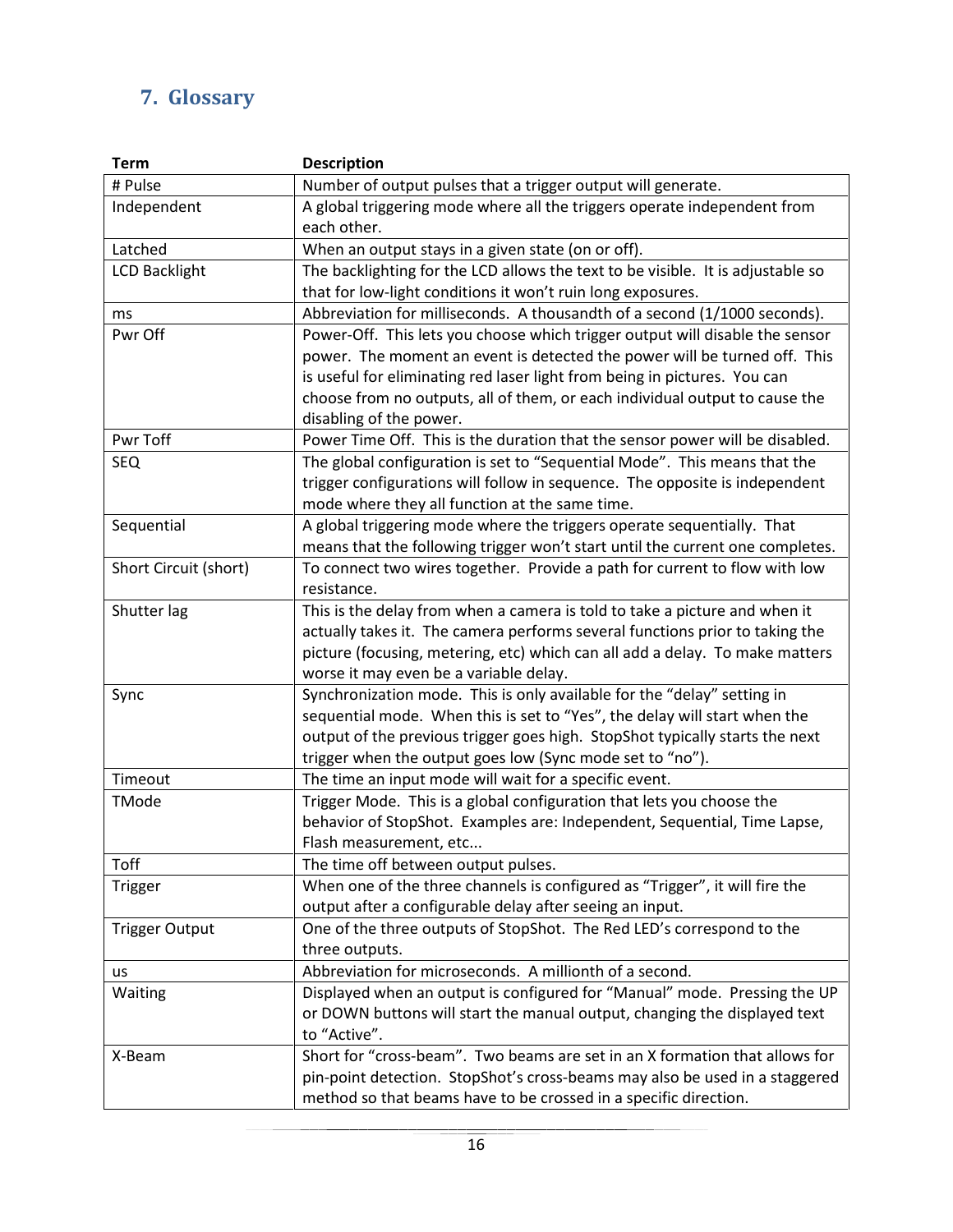| XBS A      | Cross-beam sensor A. StopShot will fire when only the "A" sensor is crossed.  |
|------------|-------------------------------------------------------------------------------|
| XBS A&B    | Cross-beam sensors A and B. StopShot will fire only when both sensors are     |
|            | crossed simultaneously.                                                       |
| XBS A B    | Cross-beam sensors A or B. StopShot will fire when either A or B are crossed. |
| $XBS A->B$ | Cross-beam sensor A followed by B. StopShot will only fire when A is          |
|            | triggered followed by B. A timeout is selectable to reset this mode should B  |
|            | not happen within a reasonable amount of time.                                |
| XBS B      | Cross-beam sensor B. StopShot will fire when only the "B" sensor is crossed.  |
| XBS B->A   | Cross-beam sensor B followed by A. StopShot will only fire when B is          |
|            | triggered followed by A. A timeout is selectable to reset this mode should A  |
|            | not happen within a reasonable amount of time.                                |